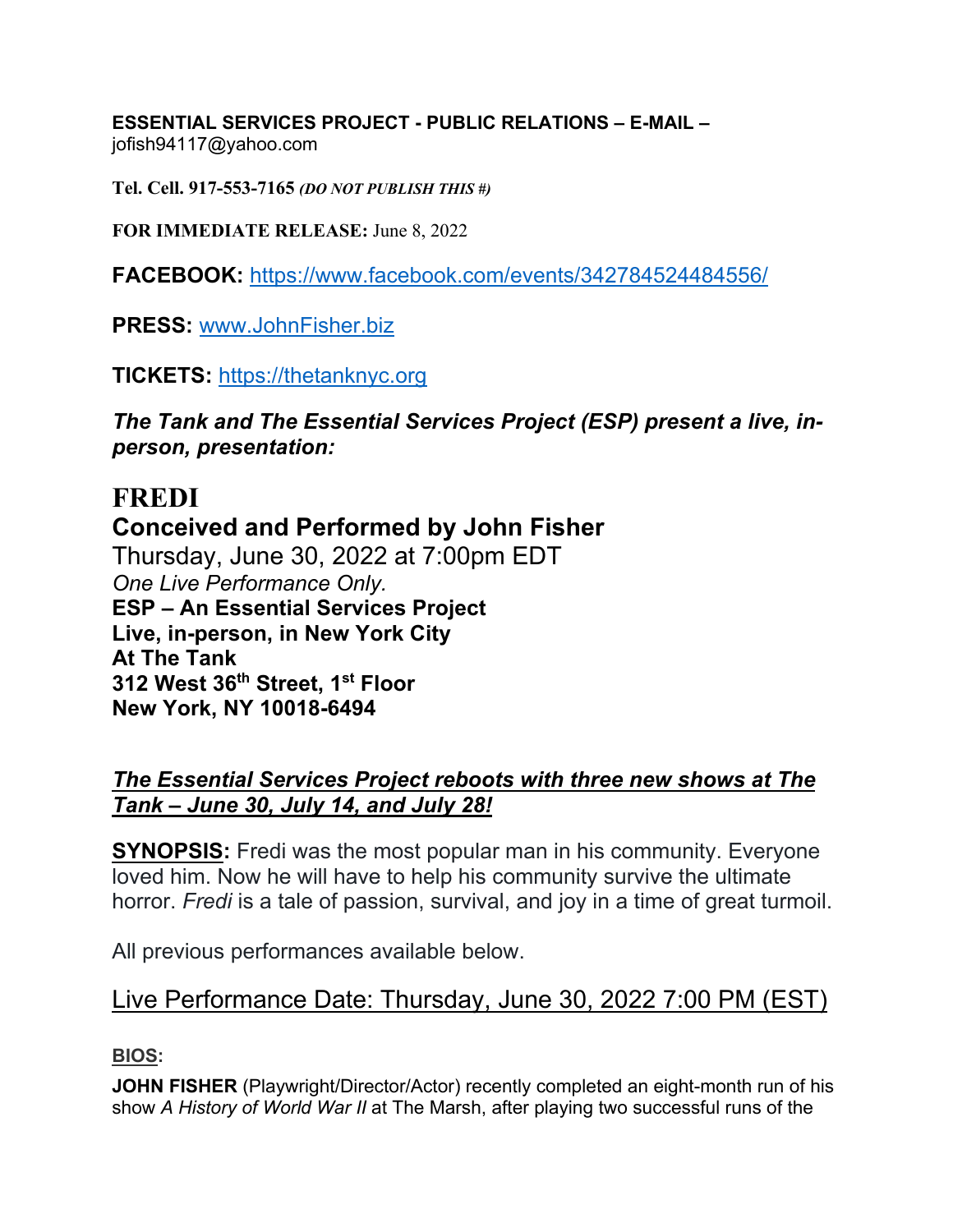show in Manhattan (United Solo Festival/Theatre Row – *Best Actor Award* - and Pangea Performance Venue) and another in Los Angeles (The Broadwater.) He is a two-time winner of the Will Glickman Playwright Award, as well as being a recipient of the GLAAD Media Award, the Theatre Bay Area Award, two Cable Car Awards, *The Bay Guardian* Goldie Award, the *BackStage West* Garland Award, and seven Critics' Circle Awards. His plays include the award-winning *Action Hero*, *Shakespeare Goes to War*, *To Sleep and Dream*, *Combat!* and *Medea, the Musical*. They have been performed in NYC, Los Angeles, Seattle, San Francisco, and Berkeley. He recently appeared as Russ/Dan in the Character Physics production of Bruce Norris's *Clybourne Park* (nominated Best Performer, Broadway World 2021.) Previous COVID-19 soloperformances include *Murder in Hawaii*, *Shark!*, *Doodler, A Tourist in London, Johnson, Modjeska, A Death in the Family, The Drinker, Randy!*, *Marie's Crisis, Insane Director!, The Battle of Kursk, Seduction, Broke and Outta Work, Jenny, The Farm, The Swimmer*  and *Bulge! JOHN CREATED SIXTY-TWO ORIGINAL, SHELTER-IN-PLACE, SOLO PERFORMANCES, ONE FOR EACH WEEK OF THE PANDEMIC.* John Fisher recently won a citation from the 2021 Bay Area Critics' Circle Awards Committee for his E. S. P. He recently completed a residency at the LGBTQ Center, NYC at which he created and performed six new works and performed his *A History of the Civil War* live at Pangea, NYC and *Shark!* at ArtsOnSite NYC. www.JohnFisher.biz.

# ESSENTIAL SERVICES PROJECT Solo Performances Conceived and Performed by John Fisher Recorded live: March 2020 – The Present (Not all videos start at the beginning. Many have long leaders. Please cue up to the start of each video.)

### *A TOURIST IN HAWAII*

https://www.youtube.com/watch?v=-KPBR5ADABo

*A TOURIST IN LONDON*:

https://www.youtube.com/watch?v=jCVo1ZjHwMA

*AN ODE TO ORDE* https://www.facebook.com/559097816/videos/10157290790787817/

*ORDE IN ISRAEL* https://www.facebook.com/559097816/videos/10157313821917817/?id=559097816

*ORDE IN BURMA* https://www.facebook.com/559097816/videos/10157337769612817/?id=559097816

*THE END OF ORDE* https://www.facebook.com/559097816/videos/10157364885962817/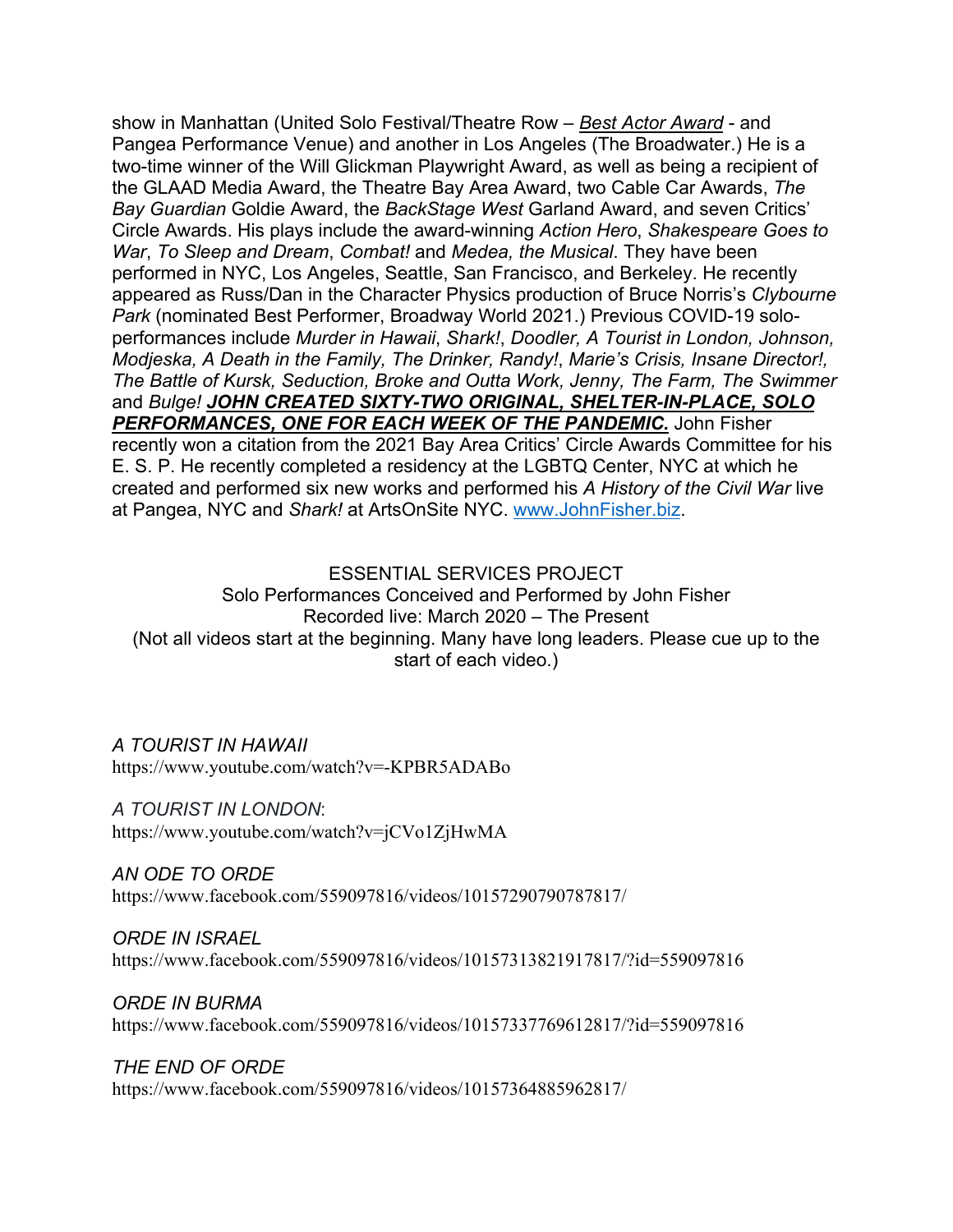*SHARK!* https://www.youtube.com/watch?v=cr6GnKYm6lo

*MURDER IN HAWAII* https://www.youtube.com/watch?v=NSivfUccP1w

*ZOOM CATASTROPHE* https://www.youtube.com/watch?v=Bd66anAlbD8

*GENERAL WASHINGTON, FOUNDING FATHER: THE MAN BEHIND THE MYTH* https://www.facebook.com/559097816/videos/10157457676652817/?id=559097816

*KATO/CATO https://www.facebook.com/559097816/videos/10157478857592817/?id=559097816*

*DOODLER: THE UNSOLVED CASTRO MURDERS* https://www.youtube.com/watch?v=LnVhKX0RHuA&t=1236s

*DOODLER FINALE: THE UNSOLVED CASTRO MURDERS PART 2* https://www.youtube.com/watch?v=BanELb5ksc8&t=1599s

*WAHOO: A SUBMARINE PLAY* https://www.youtube.com/watch?v=bOwMY65WRSs&t=1991s

*PRIDE: FRANK KAMENY – EYES ON THE STARS* https://www.youtube.com/watch?v=mXo\_52fR6pc&t=1611s

*JOHNSON: PHILIP JOHNSON AND THE PRICE OF AMERICAN ARCHITECTURE* https://www.youtube.com/watch?v=eSTZJ1YLLmY&t=1691s

*MODJESKA: SAN FRANCISCO'S FIRST SUPERSTAR https://youtu.be/YeZbqlDNvIM*

*DANSE MACABRE* https://www.facebook.com/559097816/videos/10157622509142817

*GROWING UP: THE WORLD IN 1976 https://youtu.be/o-NaLg293Rw*

*THE SCAMMER: VAN MEEGEREN AND THE DISLOCATIONS OF DISASTER* https://www.facebook.com/profile.php?id=559097816

*EXERCISE!* https://www.facebook.com/559097816/videos/10157675670027817/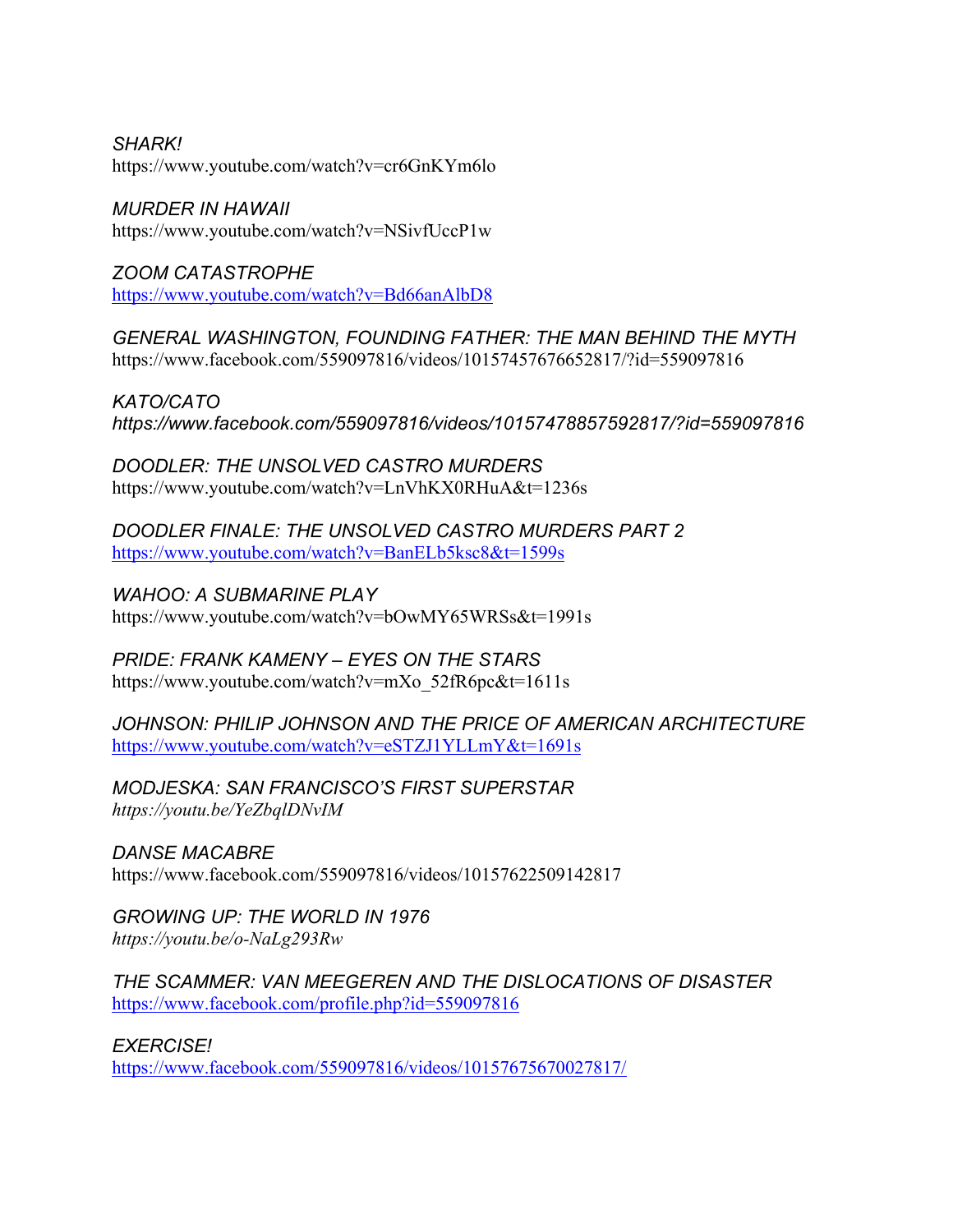#### *A DEATH IN THE FAMILY*

https://www.facebook.com/559097816/videos/10157693129062817

*DICKENS!* https://youtu.be/atBklQckaTY

*SAINT JOHN FISHER* https://youtu.be/25CUGCeGpzk

*THE FILLMORE* https://www.facebook.com/559097816/videos/10157742807512817/

*THE DRINKER* https://www.youtube.com/watch?v=ckWmDvxNO5A&feature=youtu.be&t=3467

*STRAIGHT https://www.youtube.com/watch?v=QDowB8YZvSM&feature=youtu.be*

*EVEREST! https://youtu.be/Z3rbo1OU6Sg*

*GOOD KNIGHT, BAD KNIGHT https://www.facebook.com/559097816/videos/10157805591162817*

*ARREST https://www.facebook.com/559097816/videos/10157820794417817*

*RANDY! https://www.facebook.com/559097816/videos/10157837415777817*

*MARIE'S CRISIS https://www.facebook.com/559097816/videos/10157853747642817*

*BIG ISLAND https://www.facebook.com/559097816/videos/10157868496357817*

*INSANE DIRECTOR https://www.facebook.com/559097816/videos/10157884048722817*

*GORDON OF KHARTOUM* https://www.facebook.com/559097816/videos/10157900966677817

*THE BATTLE OF KURSK* https://youtu.be/73sxC6RjtxQ [Advance to 01:03:30]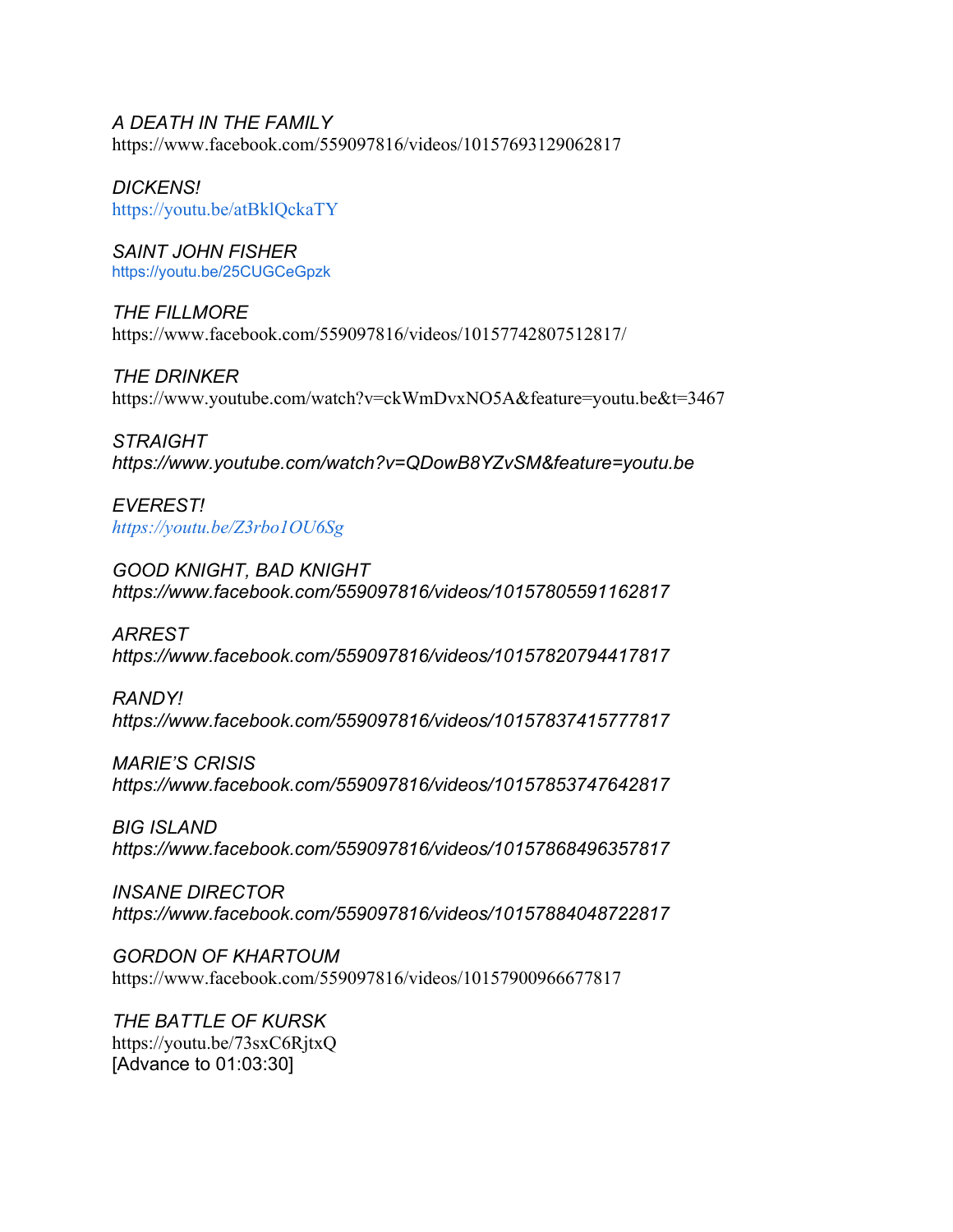*GAY PILGRIM*

*https://www.youtube.com/watch?v=0UJ6rUqwMrU&feature=youtu.be* [Advance to 01:00:00]

#### *HOW I MURDERED MY BEST FRIEND*

*https://www.facebook.com/559097816/videos/10157946693207817* [Advance to 02:16:00]

### *COLOGNE*

https://www.facebook.com/559097816/videos/10157961776377817 [Advance to 02:14:45]

### *SOUTH SEA BUBBLE*

https://www.facebook.com/559097816/videos/10157977020977817 [Advance to 02:15:30]

### *CALLISTHENES FOR CHRISTMAS*

https://www.facebook.com/559097816/videos/10157990324802817 [Advance to 02:10:45]

## *GAY PHYSICS*

https://www.facebook.com/559097816/videos/10158005107262817 [Advance to 02:27:00]

### *SEDUCTION*

https://www.facebook.com/559097816/videos/10158023588127817 [Advance to 02:15:00]

### *LONE MOUNTAIN*

https://www.facebook.com/559097816/videos/10158039413182817 [Advance to 01:57:00]

### *THE SALAMANDER*

https://www.facebook.com/559097816/videos/10158054497422817 [Advance to 02:07:15]

### *BROKE AND OUTTA WORK*

*https://www.facebook.com/559097816/videos/10158078602172817* [Advance to 02:15:00]

### *CONTEMPORARY ART*

https://www.facebook.com/559097816/videos/10158097357377817 [Advance to 02:20:30]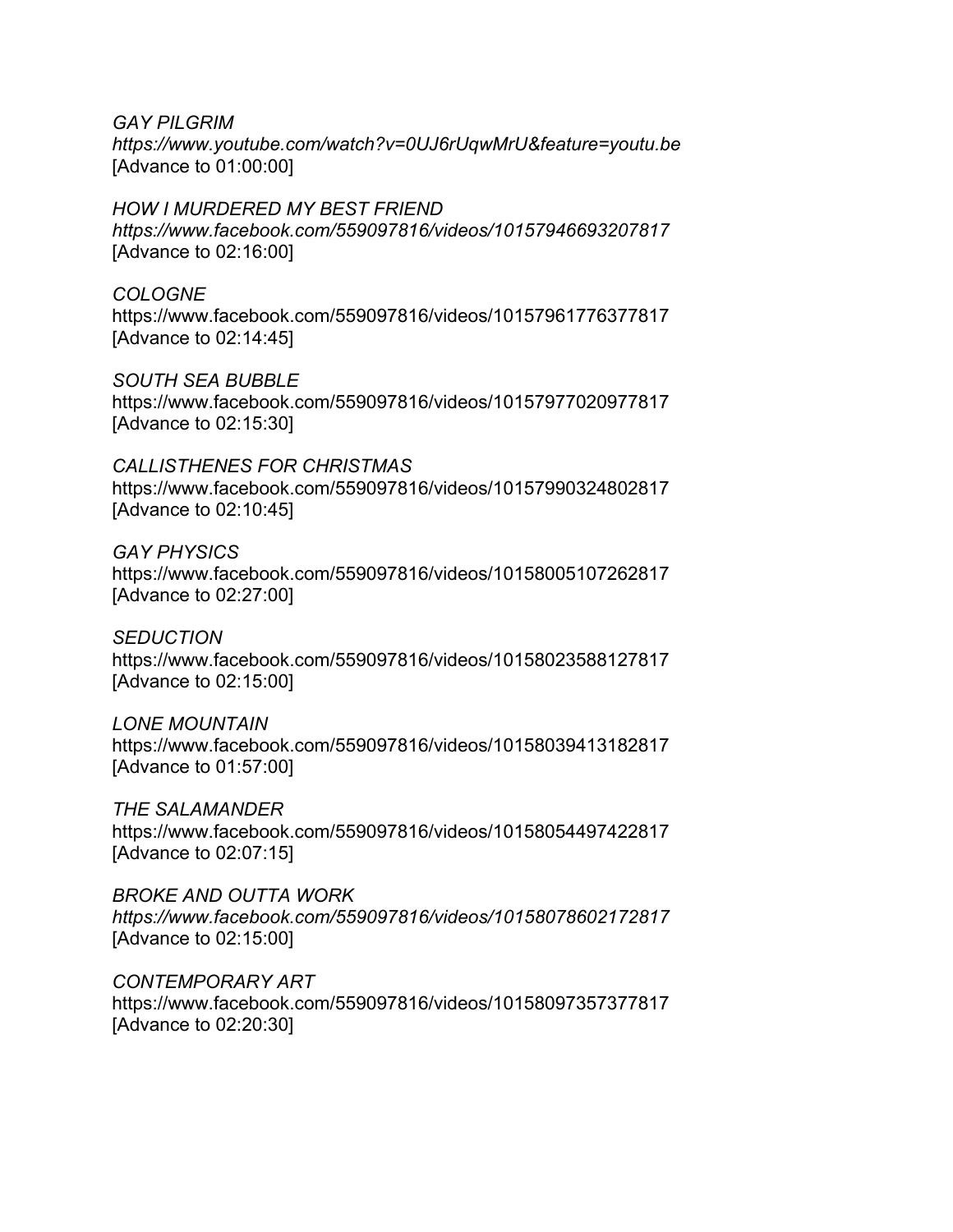*MOON SHOT https://www.facebook.com/559097816/videos/10158113839617817* [Advance to 02:09:00]

## *B.S.*

*https://www.facebook.com/559097816/videos/10158130696067817/* [Advance to 02:27:30]

# *THE BATTLE OF GUADALCANAL*

*https://www.facebook.com/559097816/videos/10158146048952817/* [Advance to 02:10:30]

### *COVID ADVENTURE*

https://www.facebook.com/profile.php?id=559097816 [Advance to 02:20:00]

## *JENNY*

https://www.facebook.com/559097816/videos/10158176835997817/ [Advance to 02:31:30]

### *THE FARM*

https://www.facebook.com/profile.php?id=559097816 [Advance to 02:29:00]

#### *CATS!*

https://www.facebook.com/559097816/videos/10158209537797817 [Advance to 02:30:45]

### *PIRATE'S COVE*

https://www.facebook.com/559097816/videos/10158225043122817 [Advance to 02:37:30]

#### *SUTRO*

https://www.facebook.com/559097816/videos/10158242017897817 [Advance to 02:18:45]

#### *THE SWIMMER*

https://www.facebook.com/profile.php?id=559097816 [Advance to 02:00:30]

#### *JARED*

https://www.facebook.com/559097816/videos/10158272927327817/ [Advance to 02:37:15]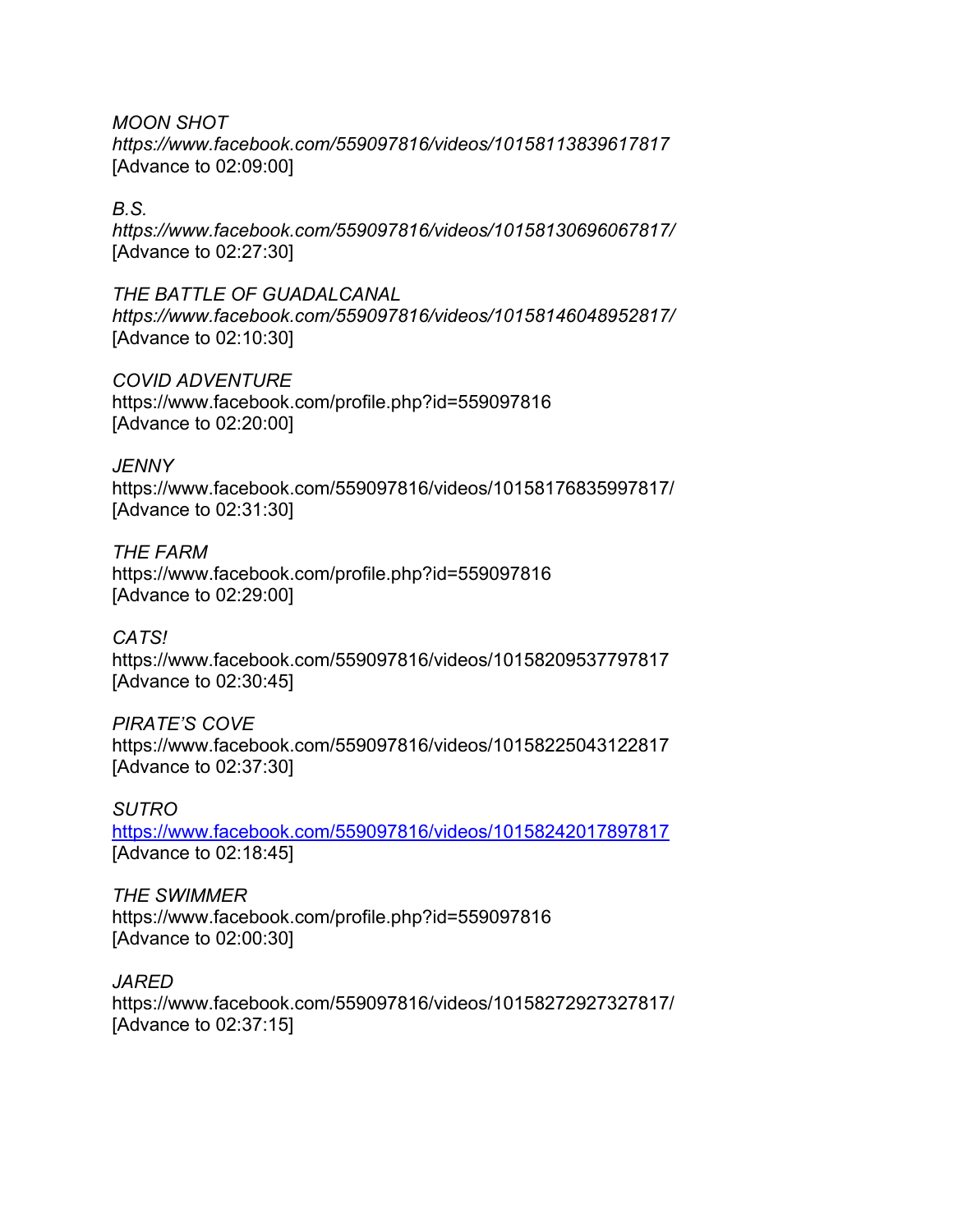### *THE BATTLE OF THE RUHR POCKET*

https://www.facebook.com/559097816/videos/10158288276972817 [Advance to 02:16:30]

*MOTHER, MOMMY, MOM* https://www.facebook.com/profile.php?id=559097816 [Advance to 02:30:15]

*KITCHEN FARCE* https://www.facebook.com/profile.php?id=559097816 [Advance to 02:30:45]

*WAR'S END* https://www.facebook.com/profile.php?id=559097816 [Advance to 02:51:45]

*FUNGATE* https://www.facebook.com/559097816/videos/4405967292828125

*MURDER AT HETCH HETCHY* https://www.facebook.com/profile.php?id=559097816

*NATIONAL TRUST*  https://www.facebook.com/559097816/videos/473033700708014 [Advance to 53:30]

*WILDE AND MAUGHAM*  https://www.youtube.com/watch?v=‐Wx7lEFmRpU [Advance to 56:00]

*BIG APPLE*  https://www.facebook.com/559097816/videos/151907827134501 [Advance to 27:30]

*CENTRAL PARK JOGGER*  https://youtu.be/r9EsK1sDLU8 [Advance to 13:20]

*KEITH!*  https://www.youtube.com/watch?v=ynbuKYchTfQ (Advance to 01:02:00)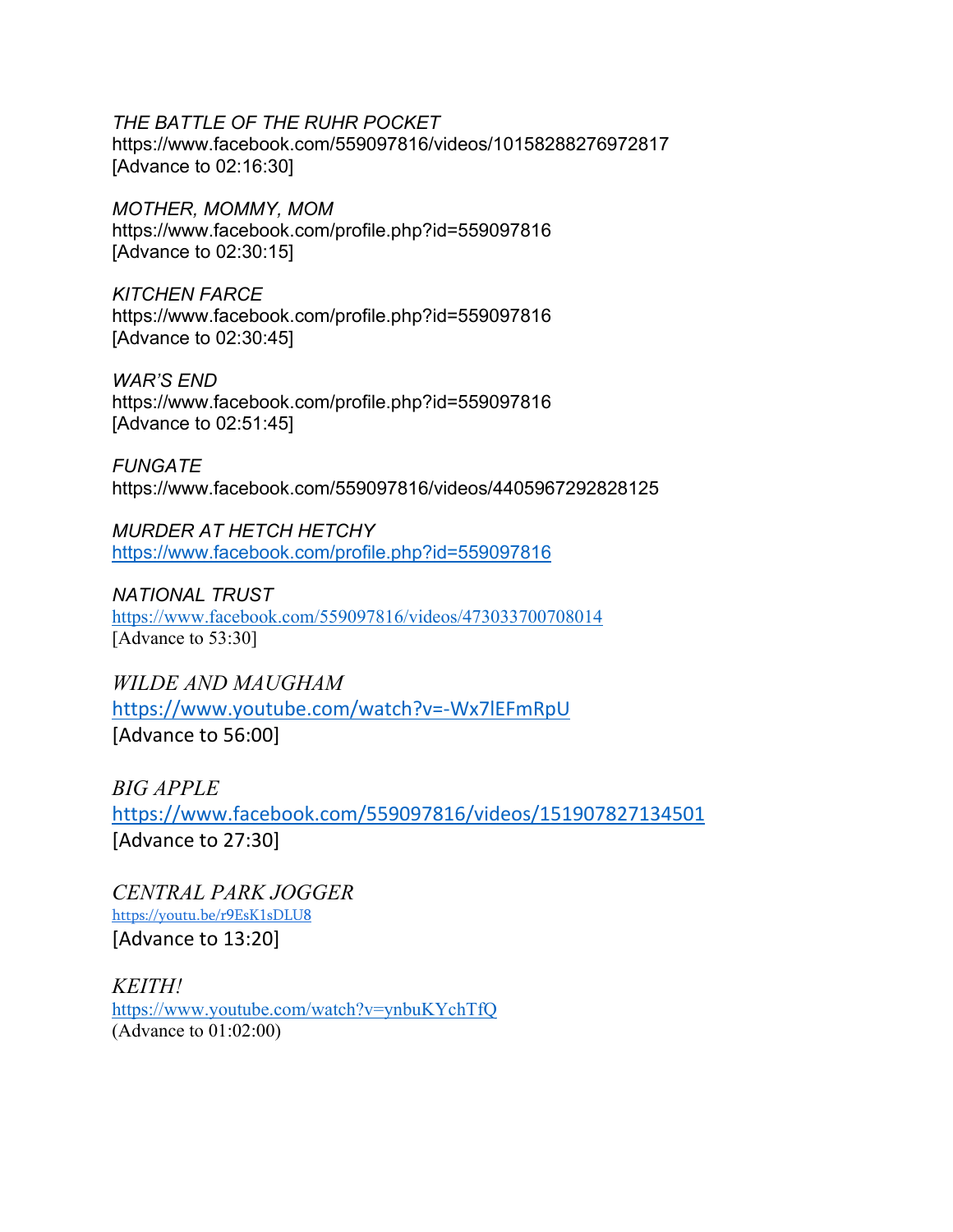*ROMANOV*  https://www.youtube.com/watch?v=4KT7QqKV5SY [Advance to 30:25]

*HUNT HART https://www.youtube.com/watch?v=4KT7QqKV5SY*  [Advance to 30:25]

*ASSANGE: A DILEMMA*  https://www.facebook.com/559097816/videos/983972455800114 [Advance to 04:20:20]

*BULGE!*  https://youtu.be/YWi1uLasJq8 [Advance to 00:33:00]

TURKMENISTAN! https://youtu.be/sYczWRT4Ork [Advance to 00:26:00]

GROWN UP https://youtu.be/yL7rNv5W0d4 [Advance to 0:19:15]

 $M<sub>2</sub>$ 1/22/2022 - Live Broadcast from NYC (Advance to 00:59:00 for start of show) M2

*A HISTORY OF THE CIVIL WAR*  Performed live at Pangea, NYC on 1/14/22 (No video available at this time)

*CHRISTMAS TRUCE*  12/23/2021 - The LGBTQ Center, NYC (Advance to 00:43:30 for start of show) CHRISTMAS TRUCE

*REBS!*  https://youtu.be/C-BUAweTnwE (Advance to 00:59:45)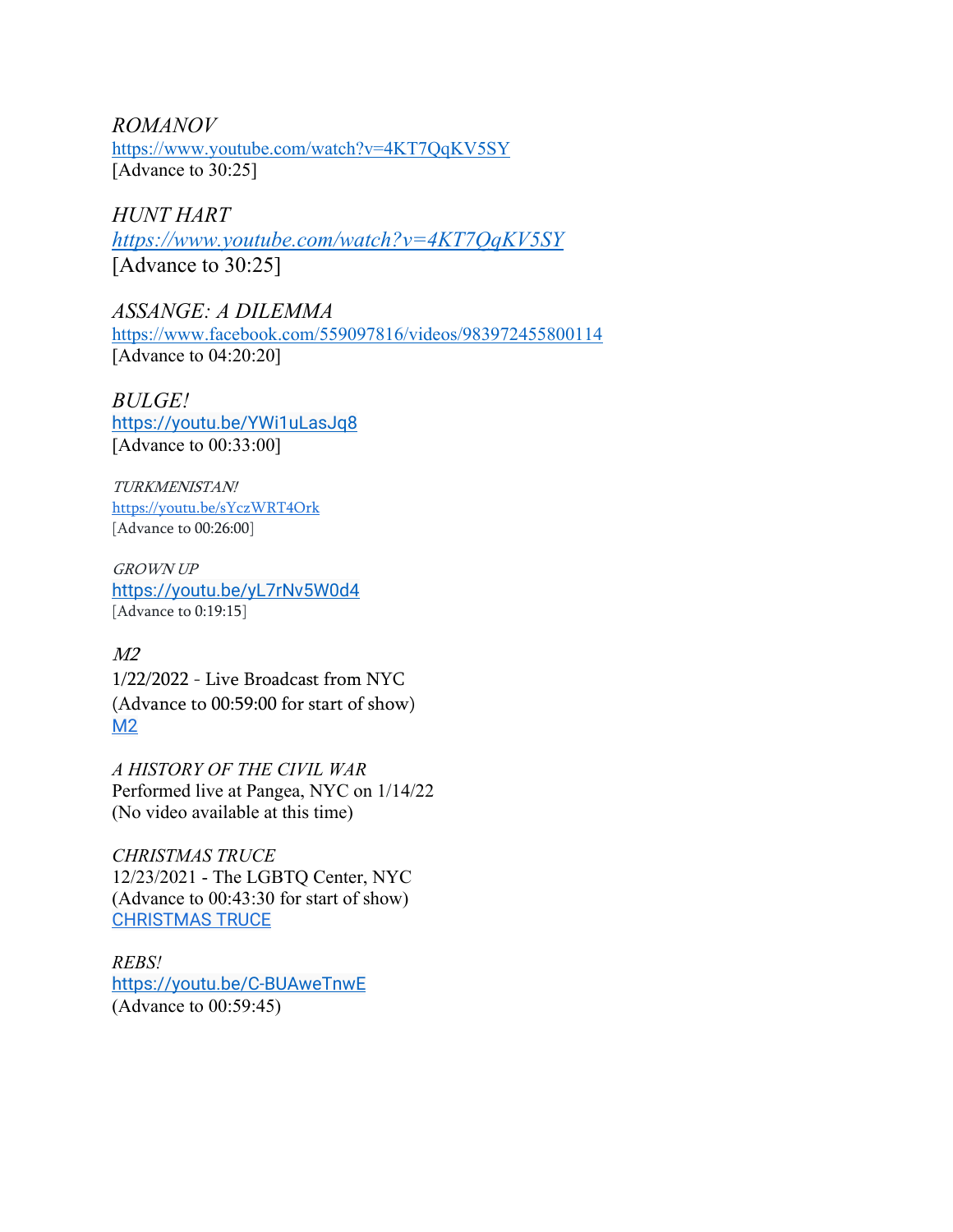# **Calendar Editors:**

WHAT: *The Tank NYC and The Essential Services Project present*  FREDI **Conceived and Performed by John Fisher ESP – An Essential Services Project Live, in-person, in New York City**  Thursday, June 30, 2022 at 7:00pm EST *One Live Performance Only.* **Performed live, in-person** 

**TICKETS: \$15-\$25** 

# **BOX OFFICE: https://thetanknyc.org/**

**SYNOPSIS:** Fredi was the most popular man in his community. Everyone loved him. Now he will have to help his community survive the ultimate horror.

All previous performances available above.

Live, in-line performance date: 7:00 PM EST, Thursday, June 30, 2022

- WHERE: **The Tank 312 West 36th Street, 1st Floor New York, NY 10018-6494**
- TICKETS: https://thetanknyc.org/
- WEB PAGE: www.JohnFisher.biz